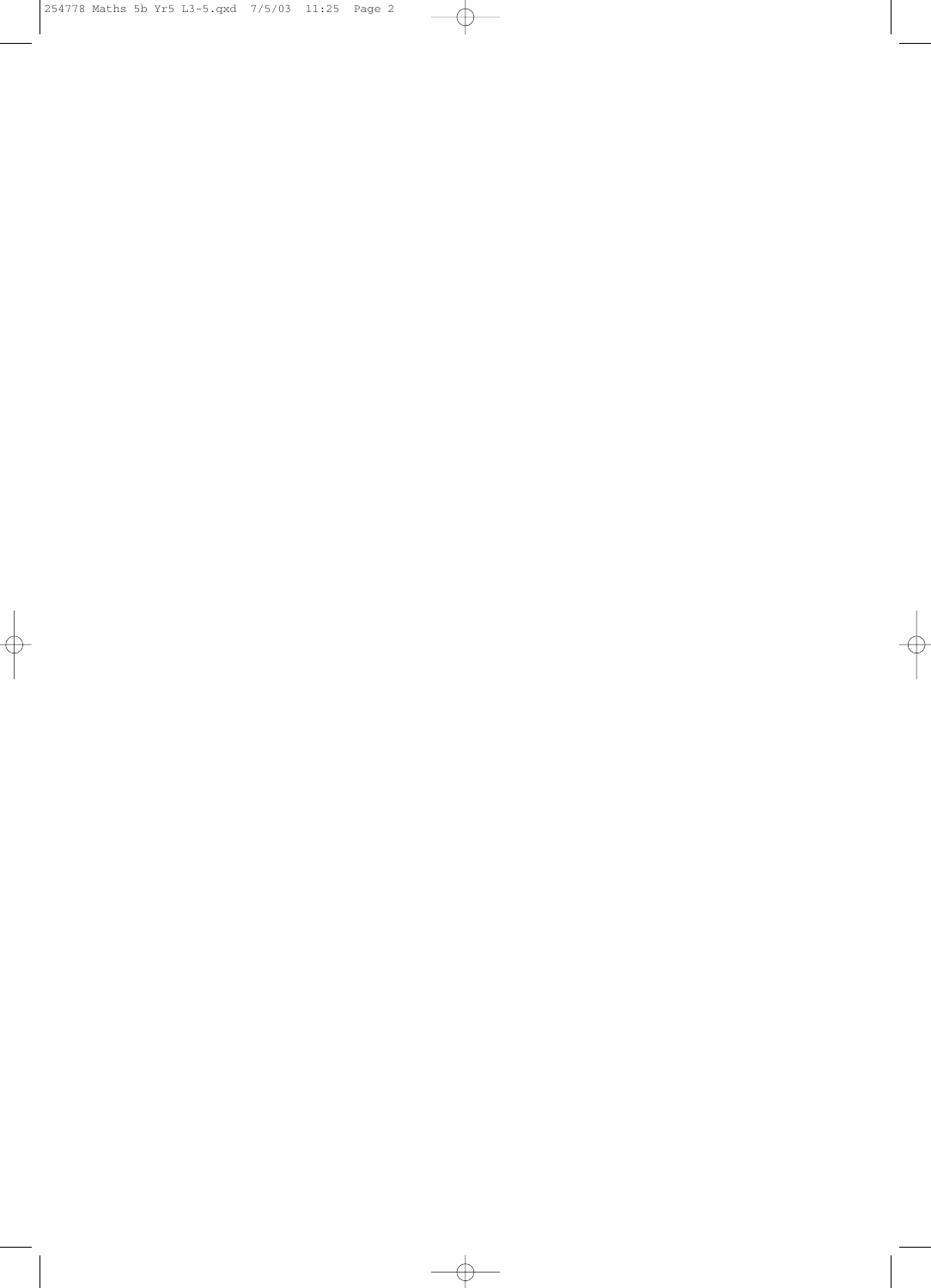# **Instructions**

You **may** use a calculator to answer any questions in this test.

Work as quickly and as carefully as you can.

You have **45 minutes** for this test.

If you cannot do one of the questions, **go on to the next one**. You can come back to it later, if you have time.

If you finish before the end, **go back and check your work**.

**Follow the instructions for each question carefully**.

This shows where you need to put the answer.

If you need to do working out, you can use any space on a page.

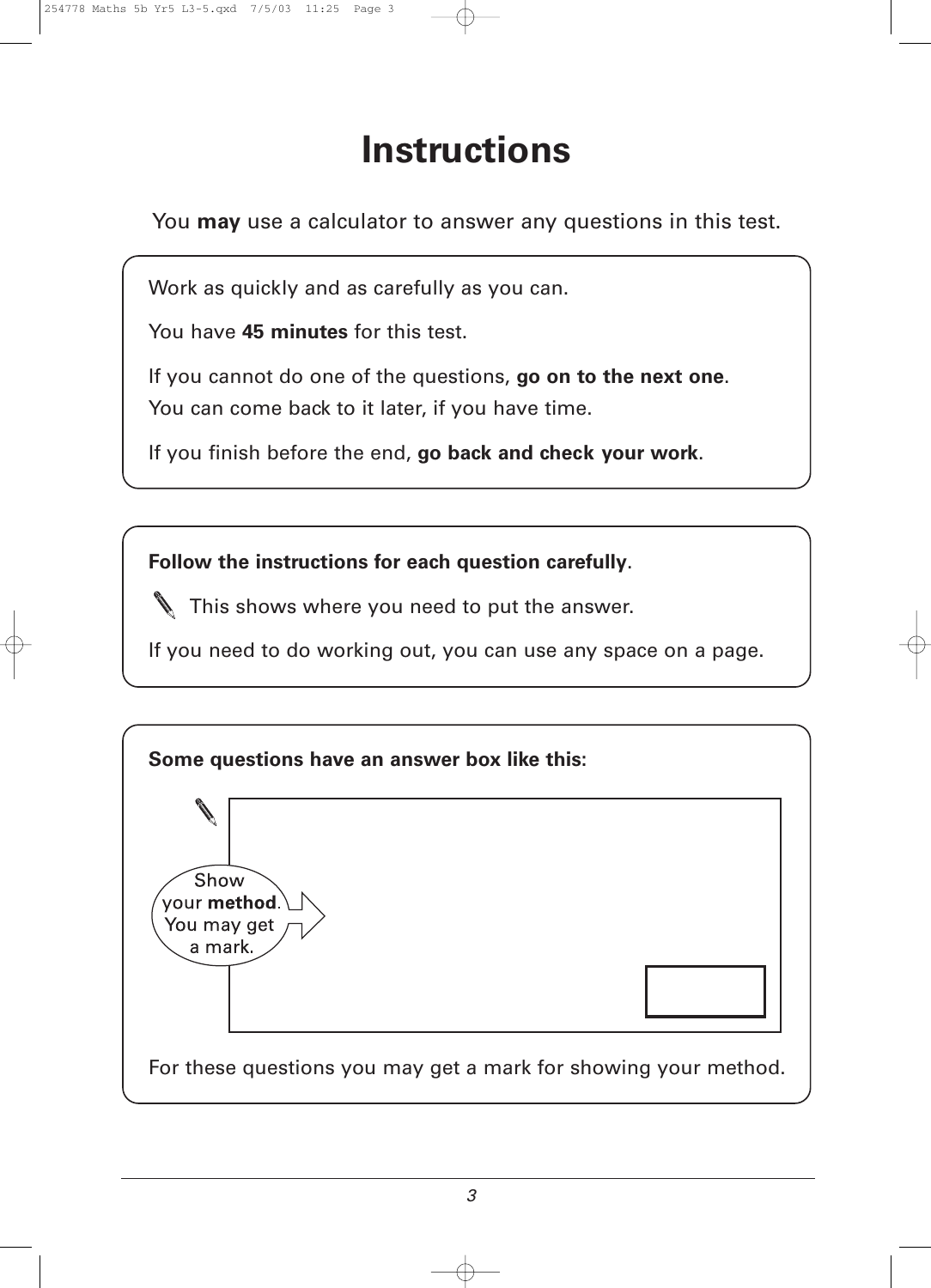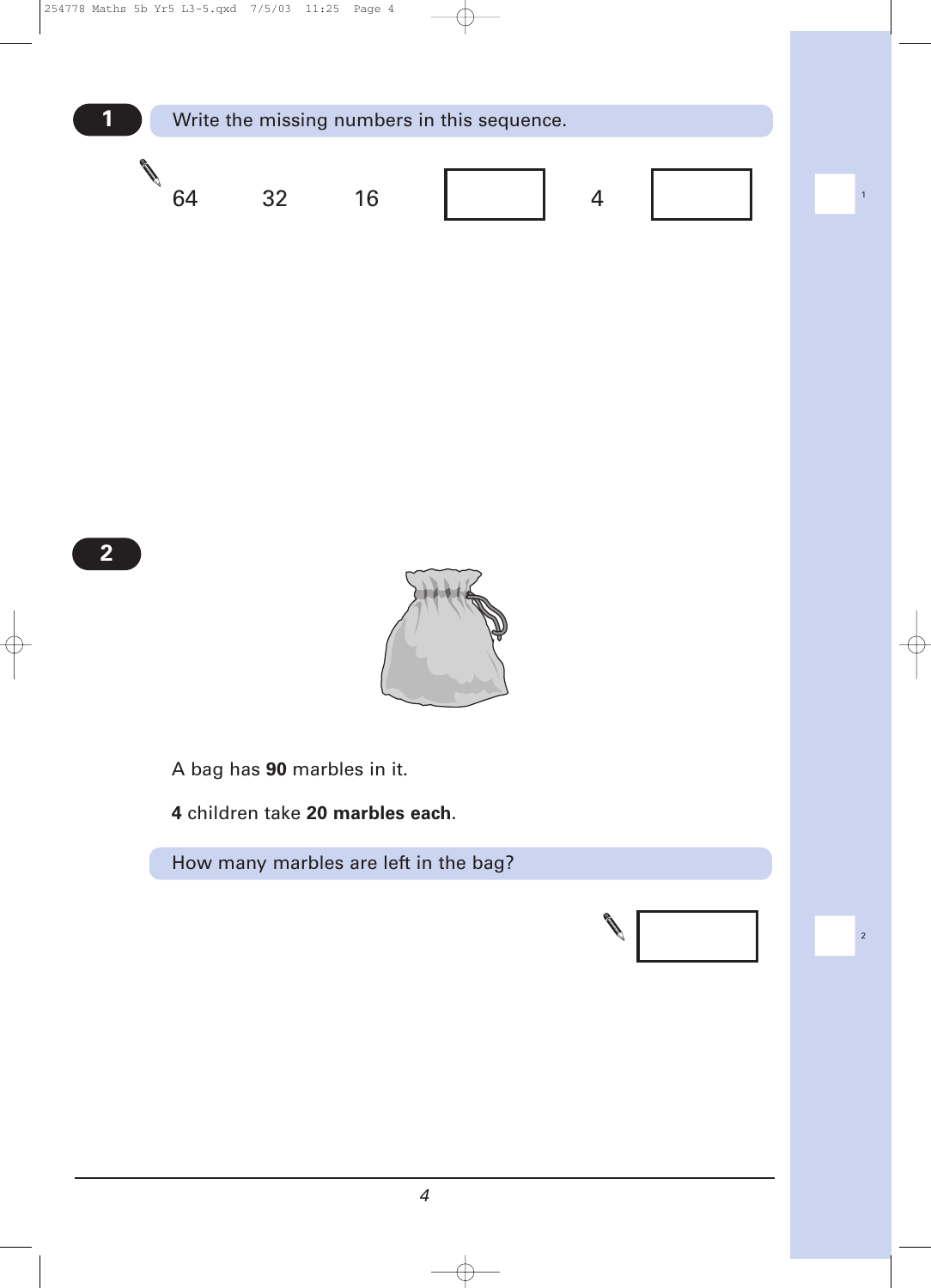

It takes him **40 minutes** to get to school.

Tick  $(V)$  the time Jack gets to school.



|<br>|<br>|<br>|<br>|<br>|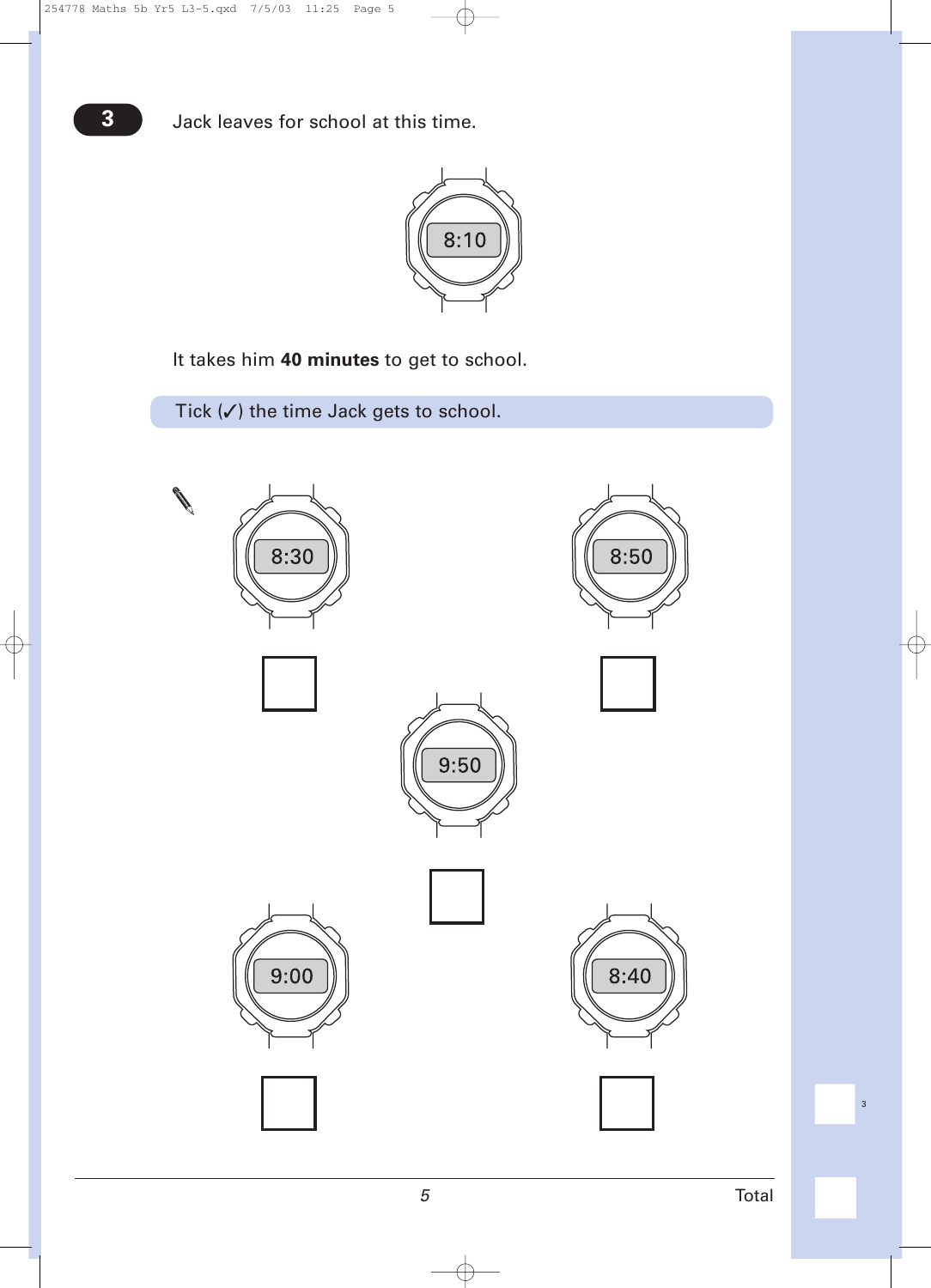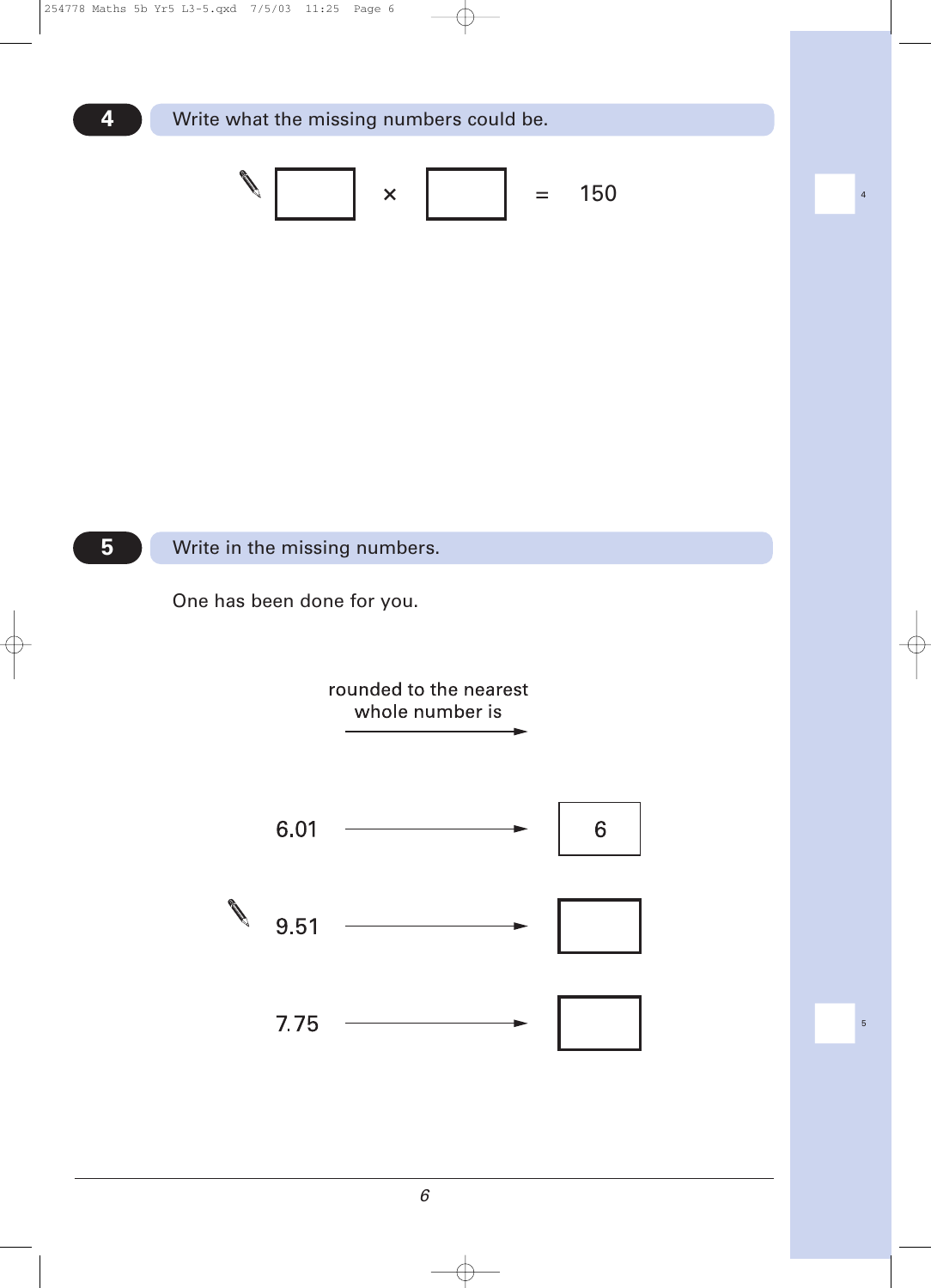**6** Here are some **regular** 2-D shapes.

A hand hides part of each one.

Match each **regular** shape to its name.

One has been done for you.



!6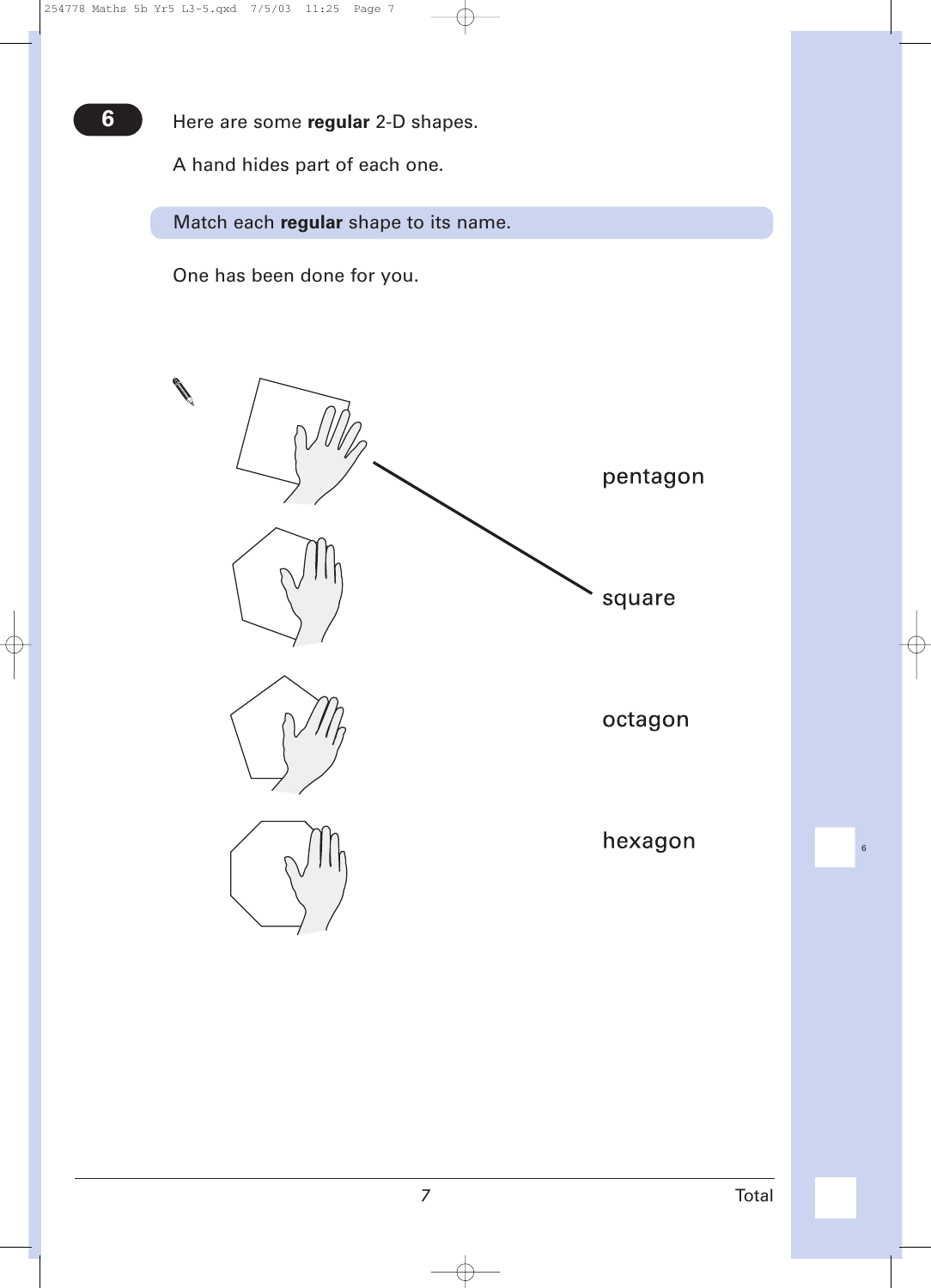

What is her chance of spinning the numbers in the boxes below? Match each box to the correct word.

One has been done for you.



**17**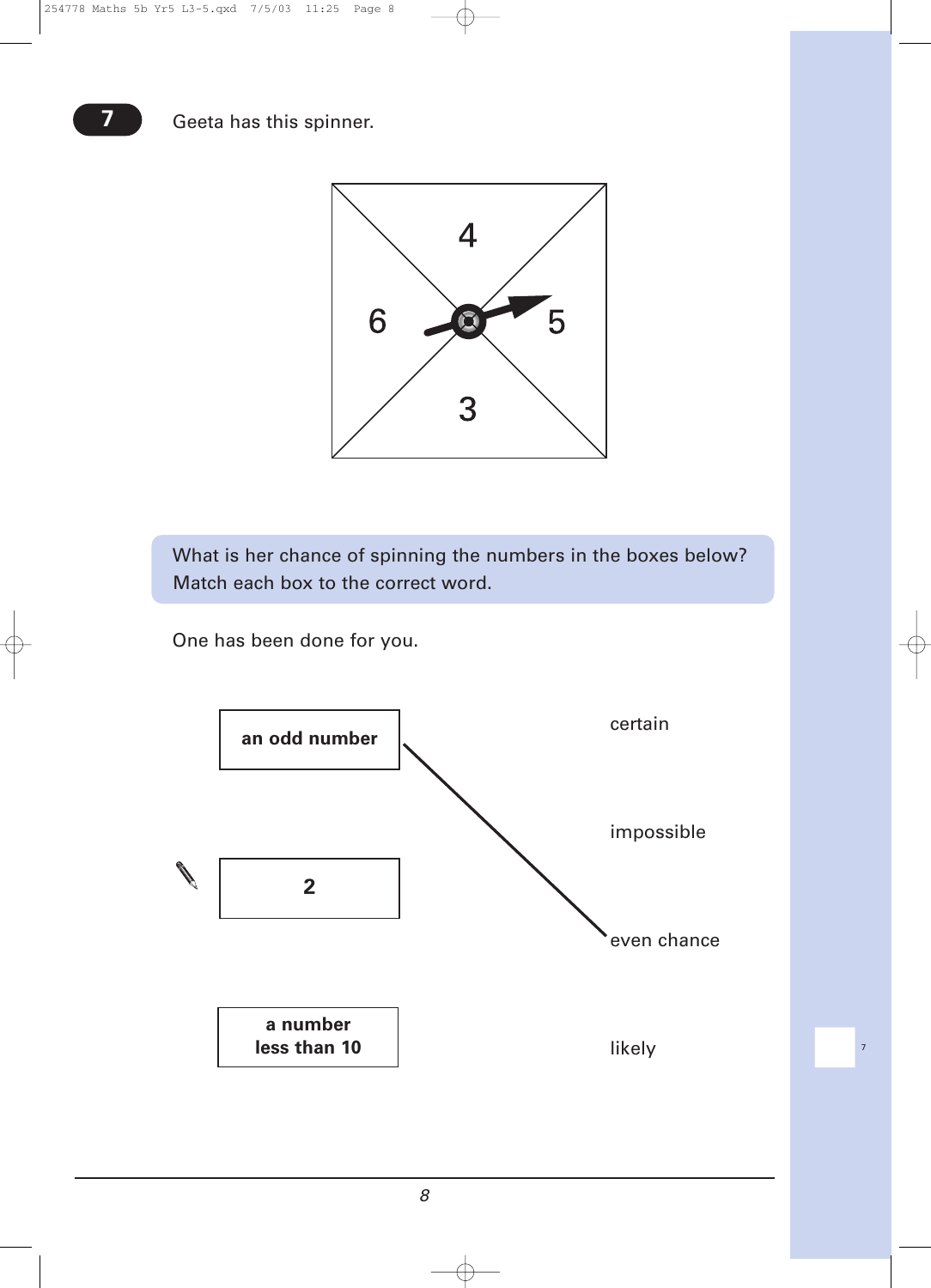

**9** Here is part of a number line.

Write the **missing** number in the box.



|<br>|<br>|<br>|<br>|<br>|<br>|<br>|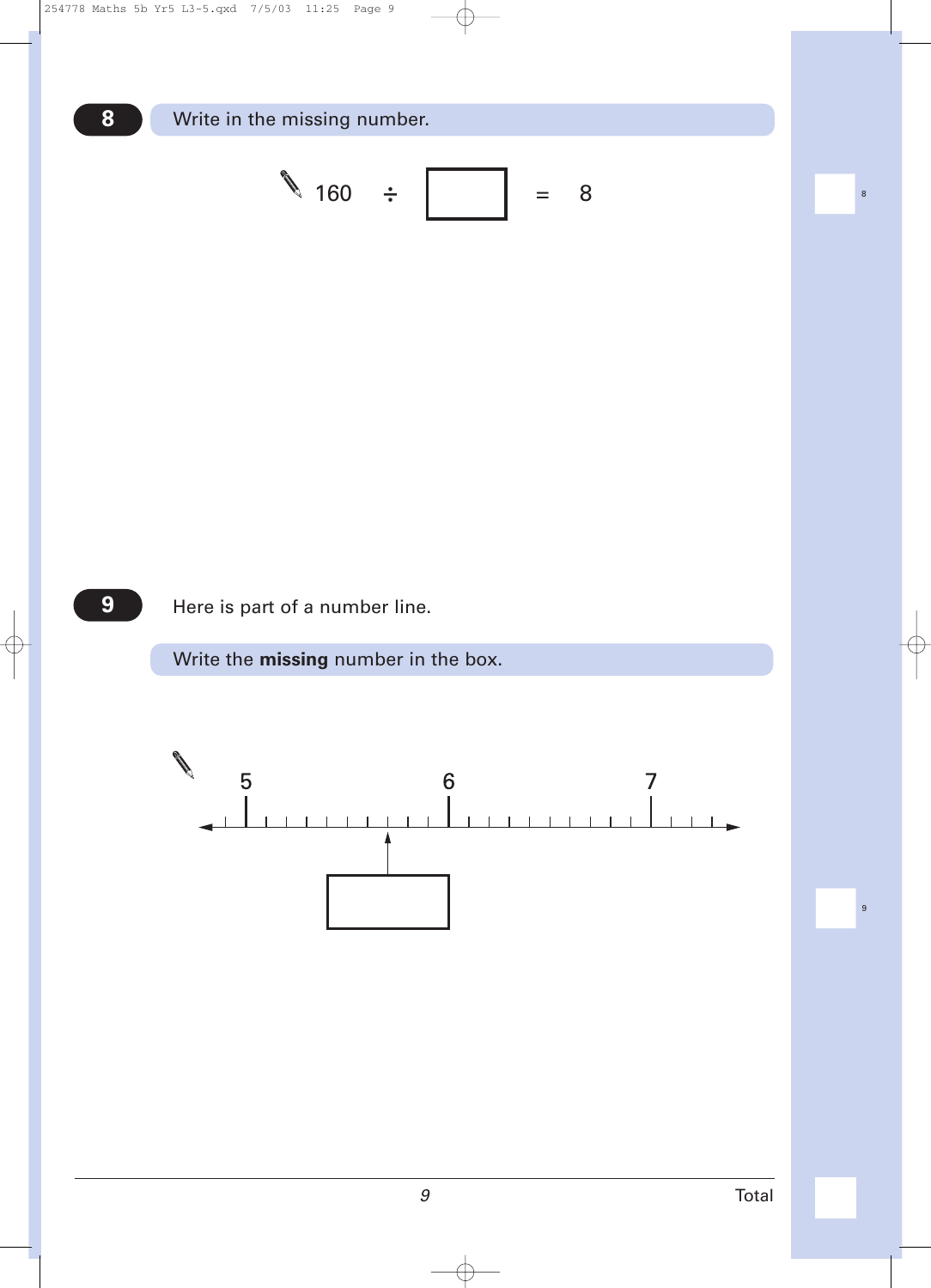### *'What kind of television programme do you prefer to watch?'*

Here are his results.



How many **more** children prefer to watch cartoons than films?

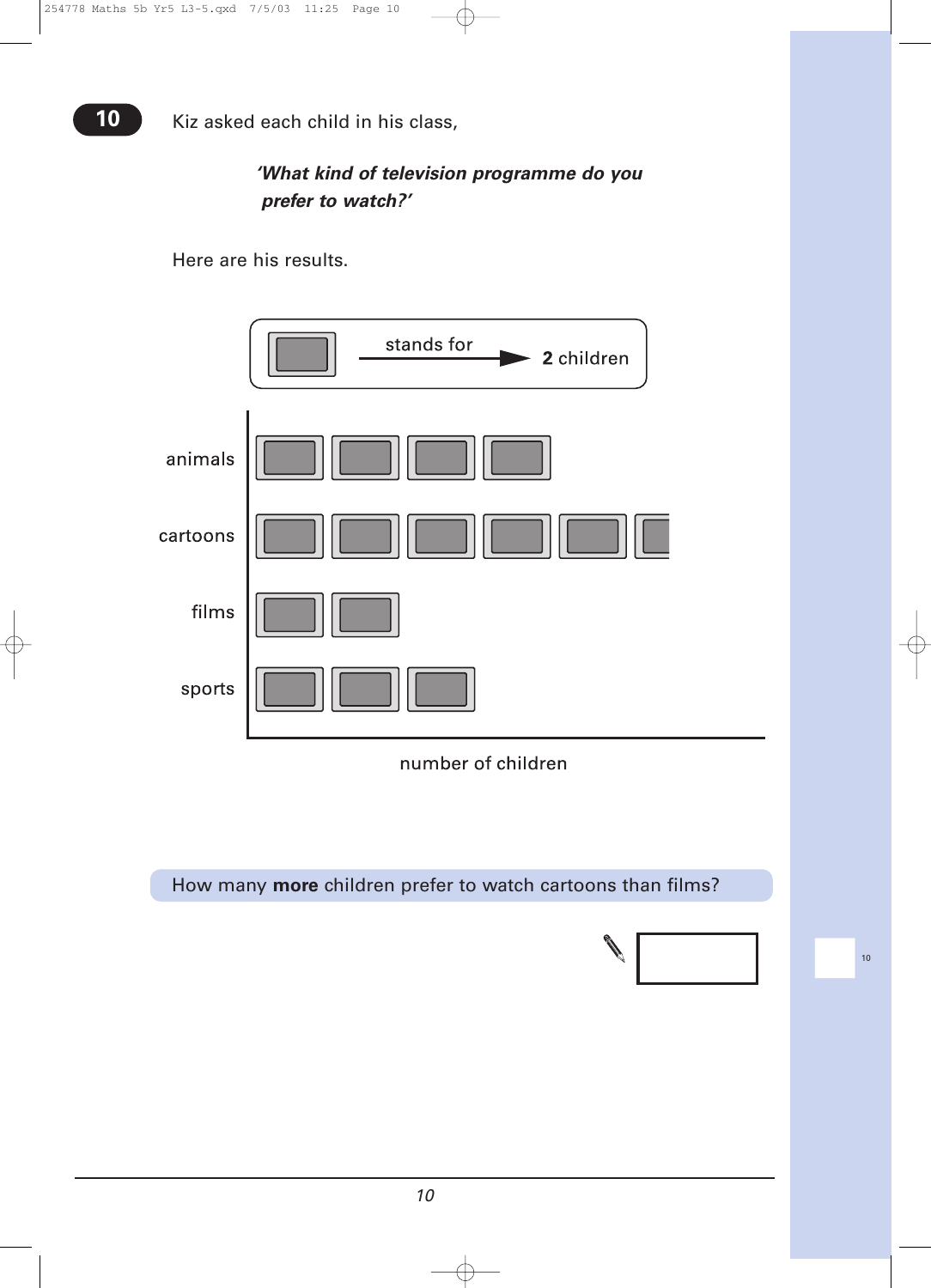



She puts flour on the scales. She then adds sugar to the flour.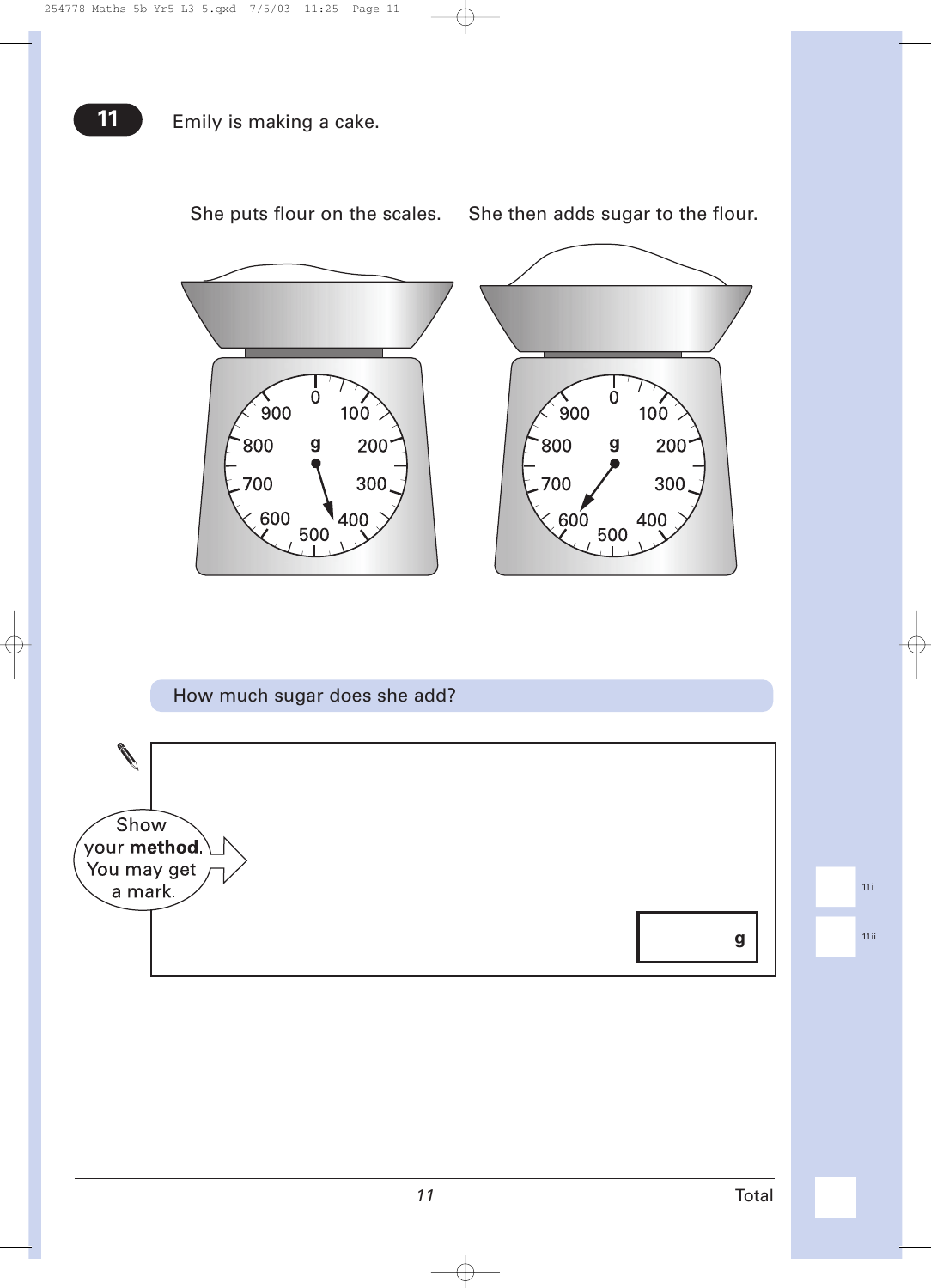

#### **13** Draw the **reflection** of the shape in the **mirror line**.



Use a ruler.

|<br>|<br>|<br>|<br>|<br>|<br>|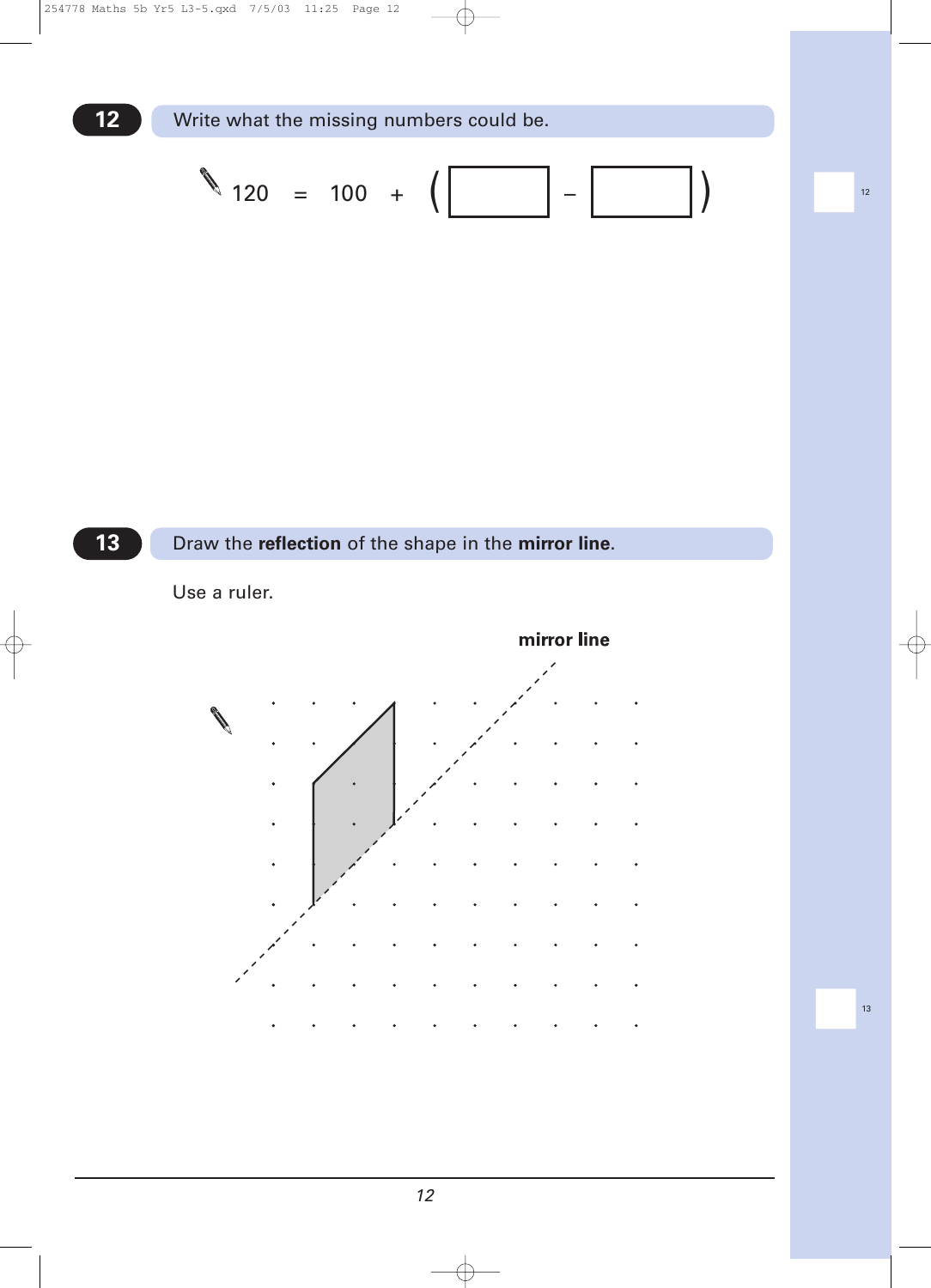

Use this data to write each child's name in the correct region on the Venn diagram.

One has been done for you.



|<br>|-<br>| 14ii<br>|

|<br>|-<br>| 14i<br>|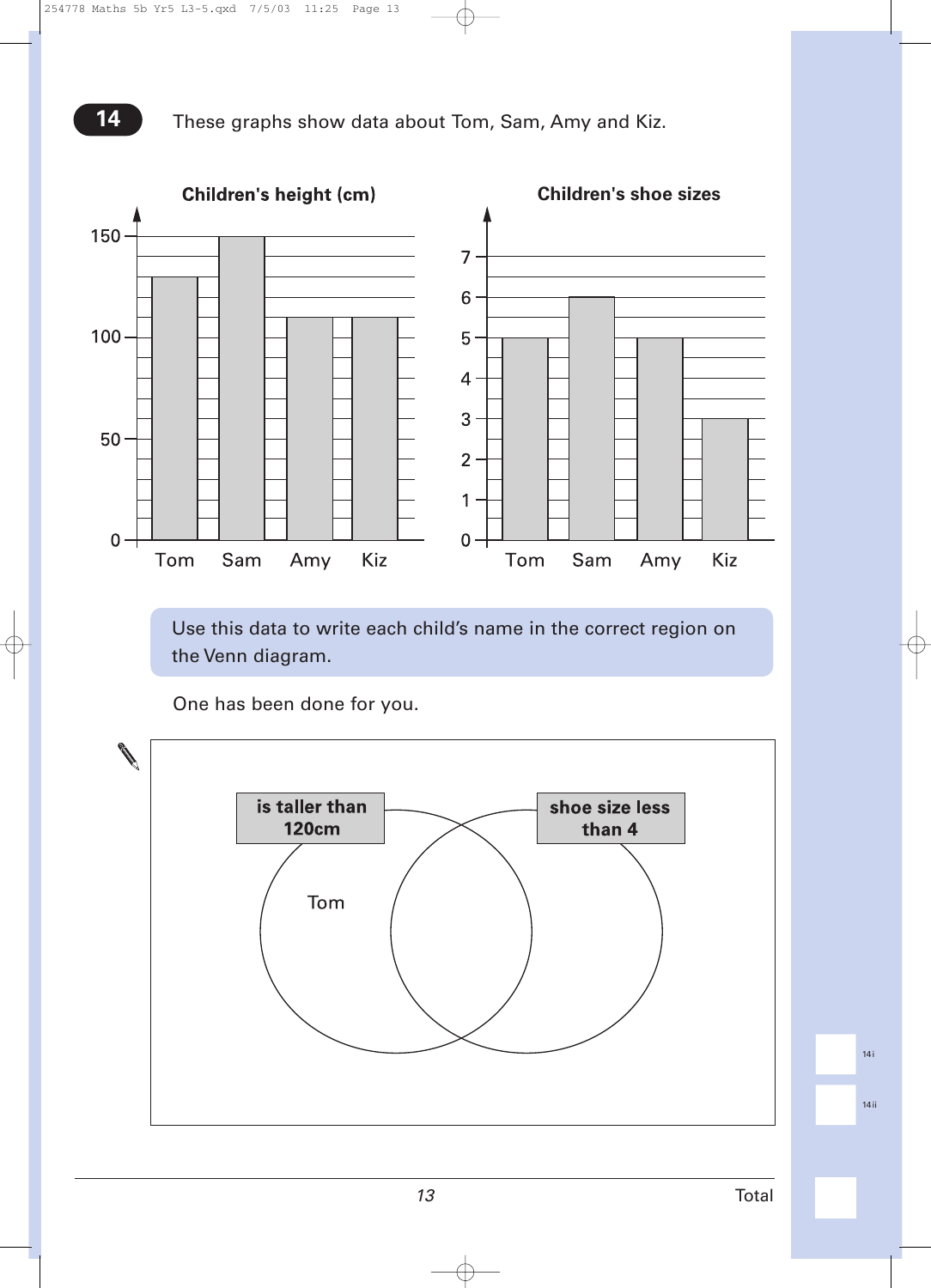

Write in **three** of the digits to make the **total nearest to 1000**



|<br>|<br>|<br>|<br>|<br>|<br>|

|<br>|<br>|<br>|<br>|<br>|<br>|

## **16** A car costs **more** than **£8600** but **less** than **£9100**

Tick  $(V)$  the prices that the car could cost.



*14*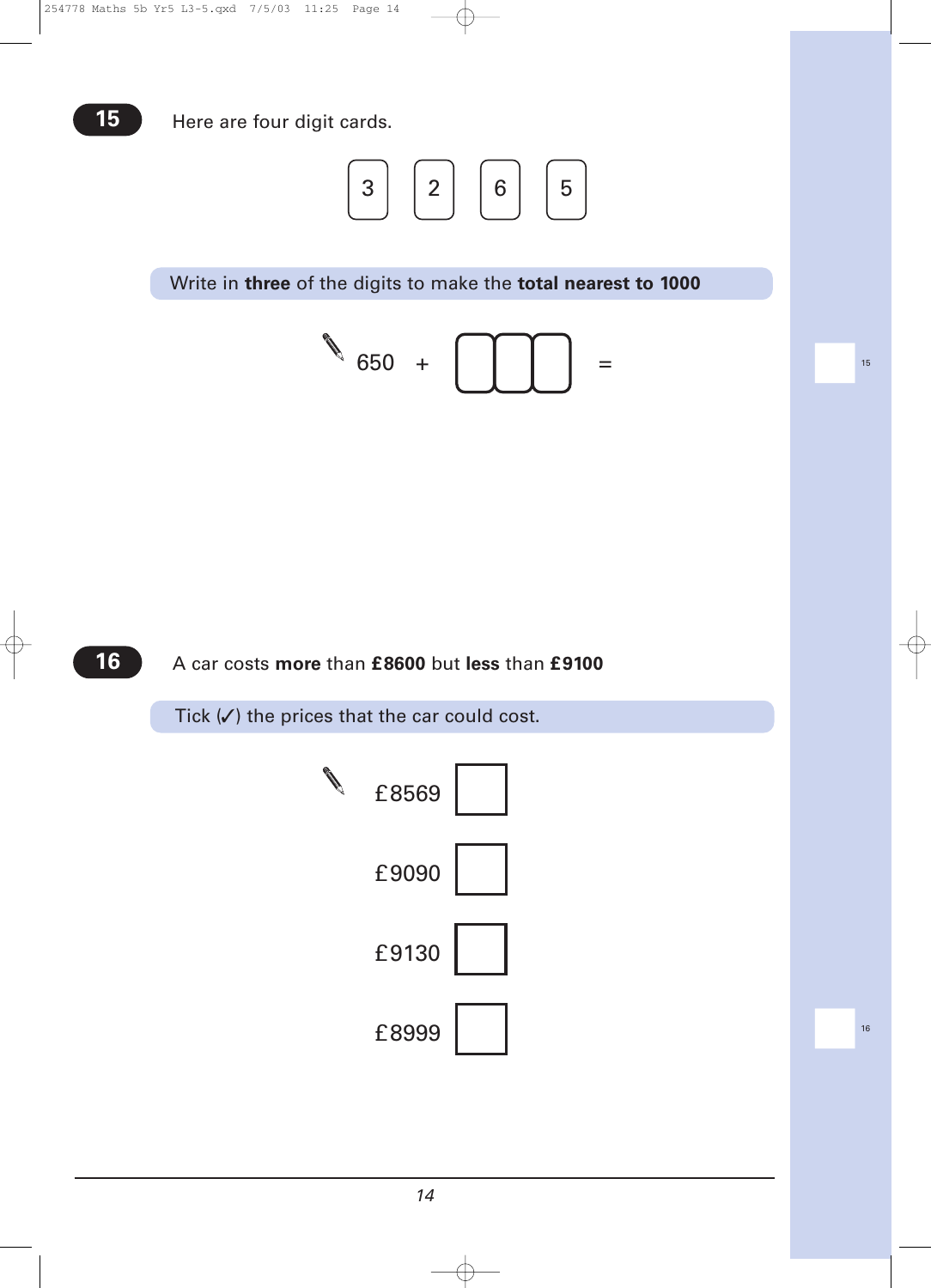

*'I kept quiet from 10:30 to 10:35 in the morning. I got £3.42 a minute.'*



Laura



*'I kept quiet for half an hour. I got 35p a minute.'*

Carl

| How much money did each child get? |            |   |                 |
|------------------------------------|------------|---|-----------------|
|                                    | V<br>Laura | £ | 17a             |
|                                    | Carl       | £ | 17 <sub>b</sub> |
|                                    |            |   |                 |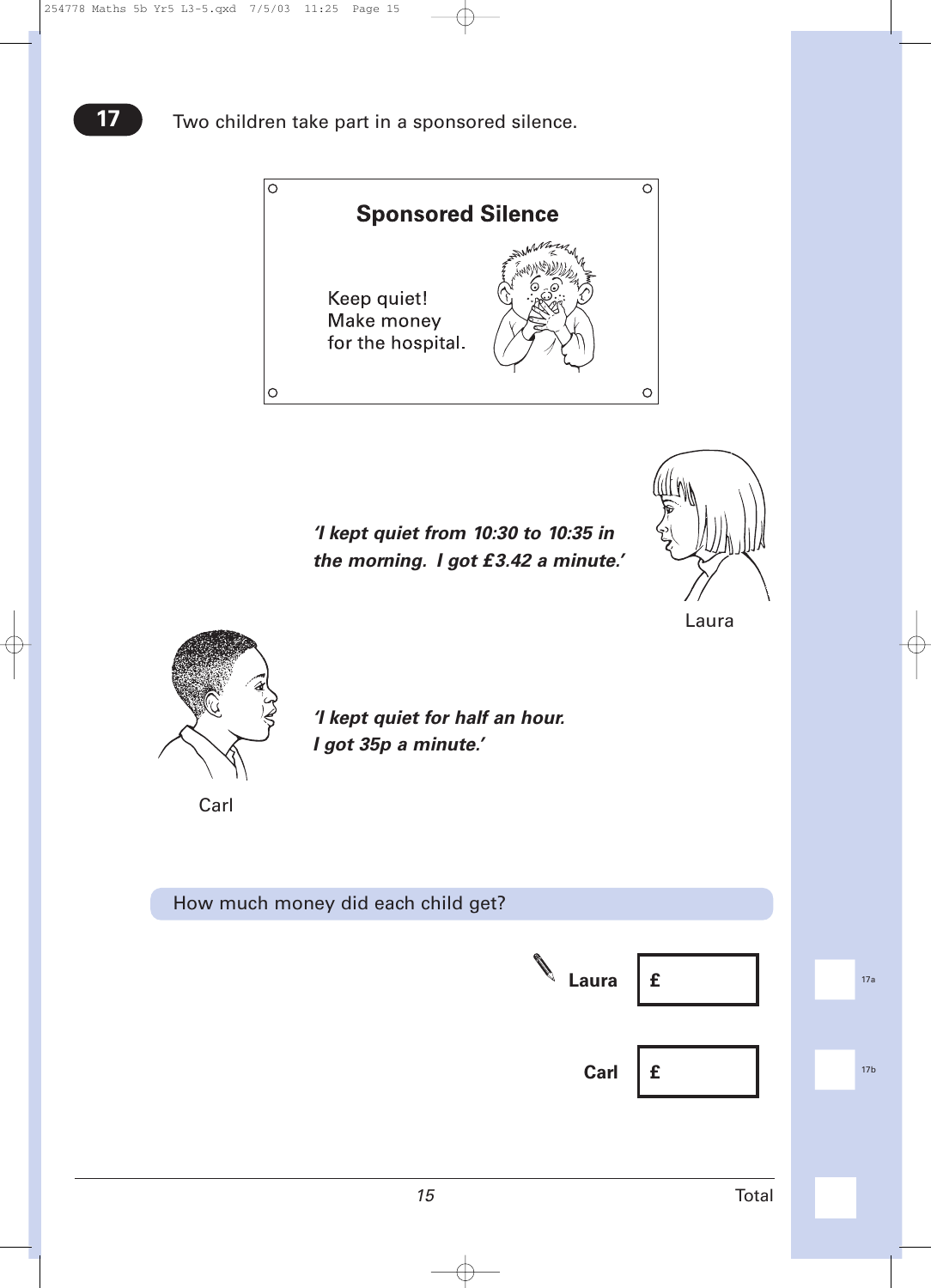Match each quadrilateral to the correct description.

One has been done for you.

**18**



|<br>|<br>|<br>|<br>|<br>|<br>|

*16*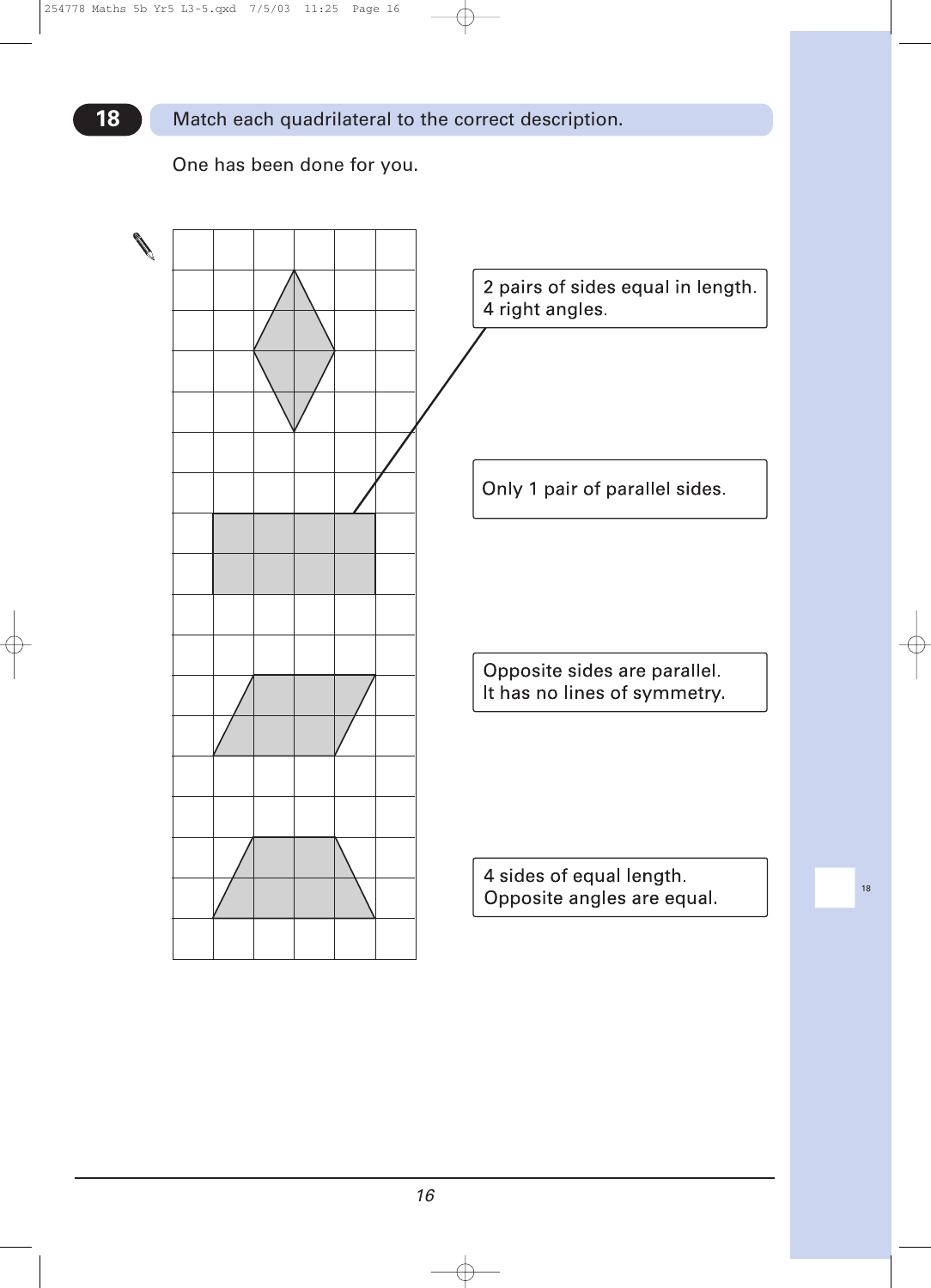**19** Here is part of a number square.

The shaded numbers are part of a sequence.

| 113 | 114 | 115 | 116 |  |
|-----|-----|-----|-----|--|
| 123 | 124 | 125 | 126 |  |
| 133 | 134 | 135 | 136 |  |
| 143 | 144 | 145 | 146 |  |
|     |     |     |     |  |

# Explain the rule for the sequence.

. . . . . . . . . . . . . .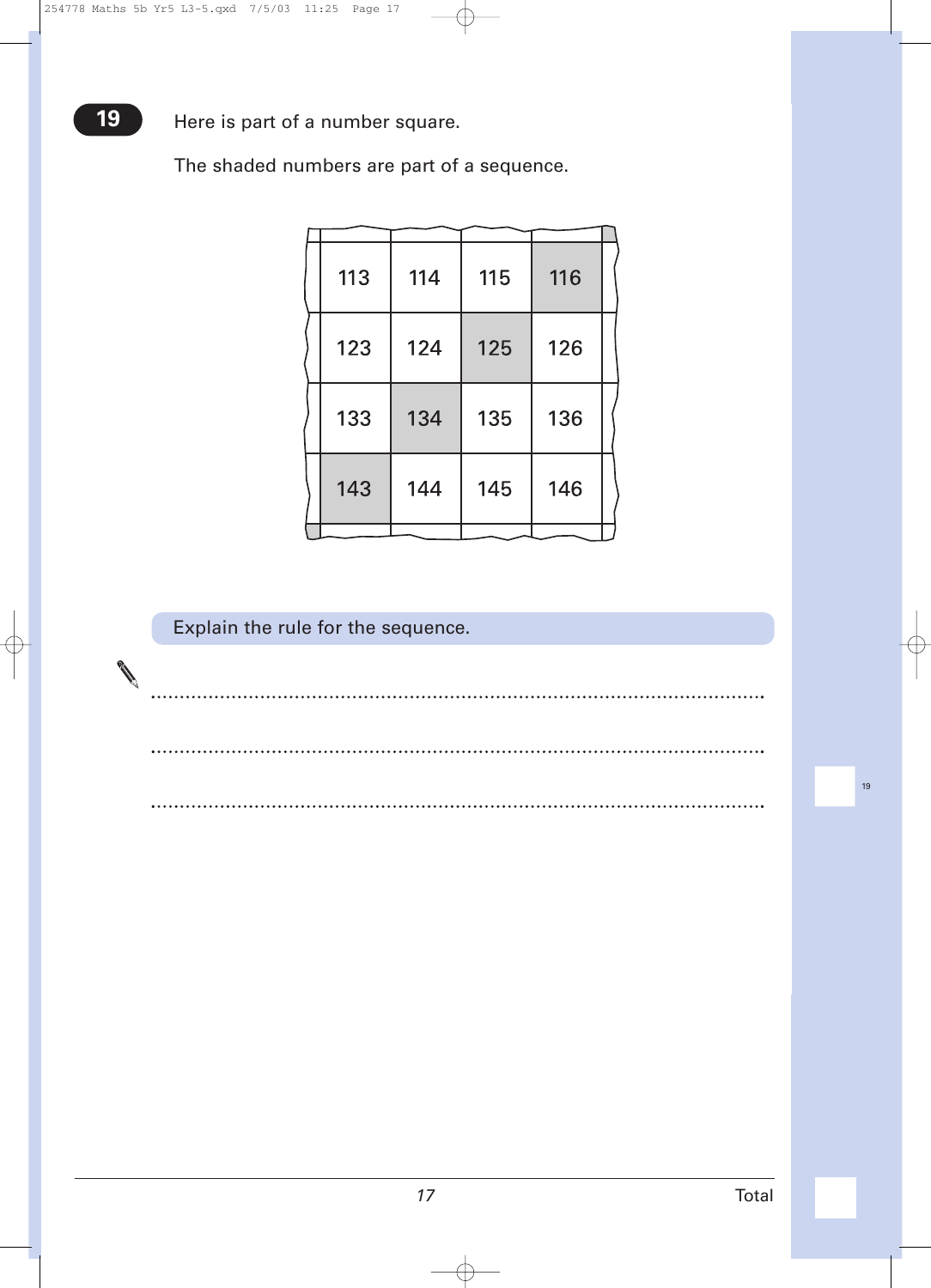

Holly has started to draw an **identical** triangle **DEF**.



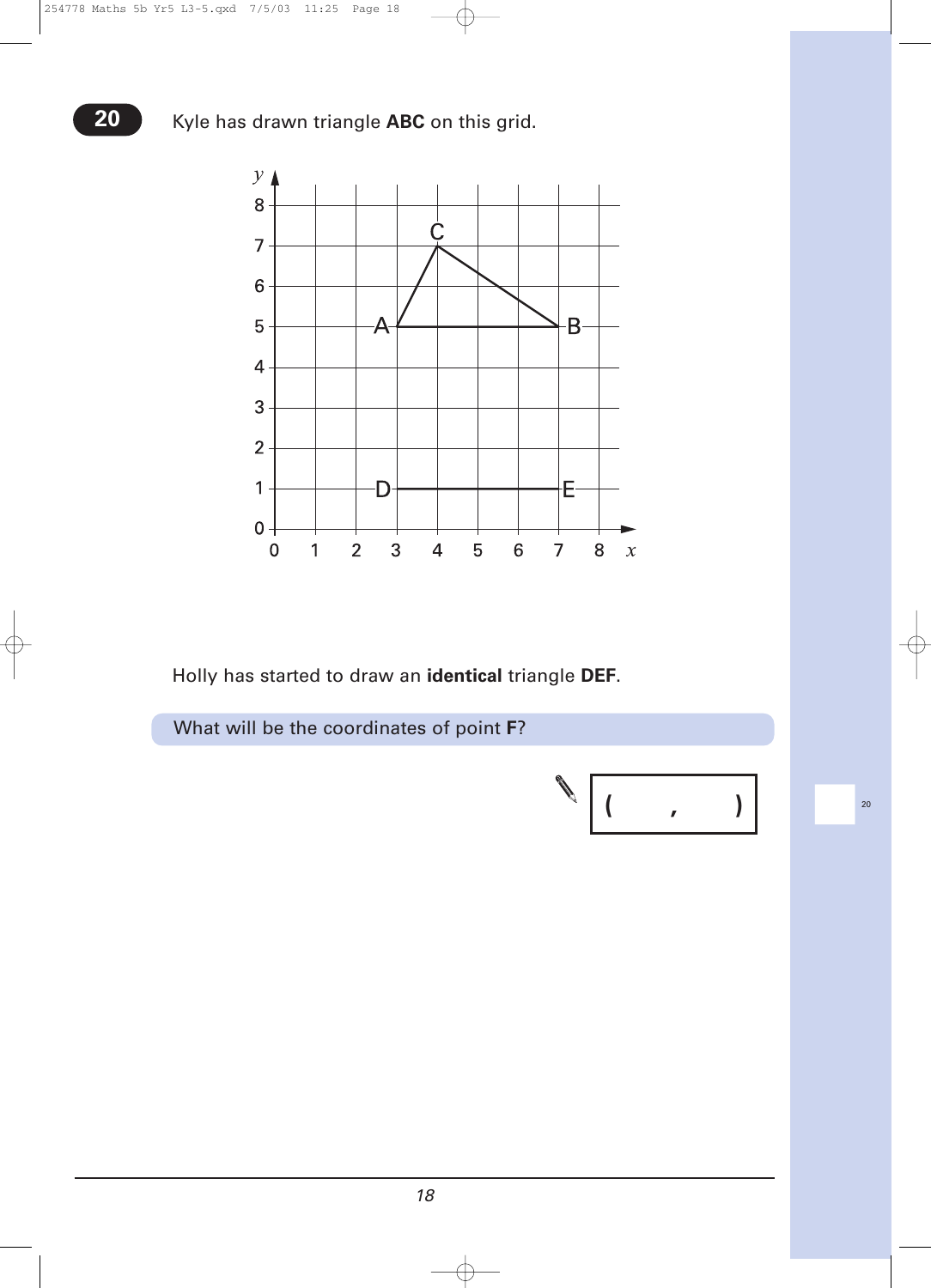

**272** children and **26** adults from Hill School go on a coach trip.

How many **42-seat** coaches does the school need to hire?

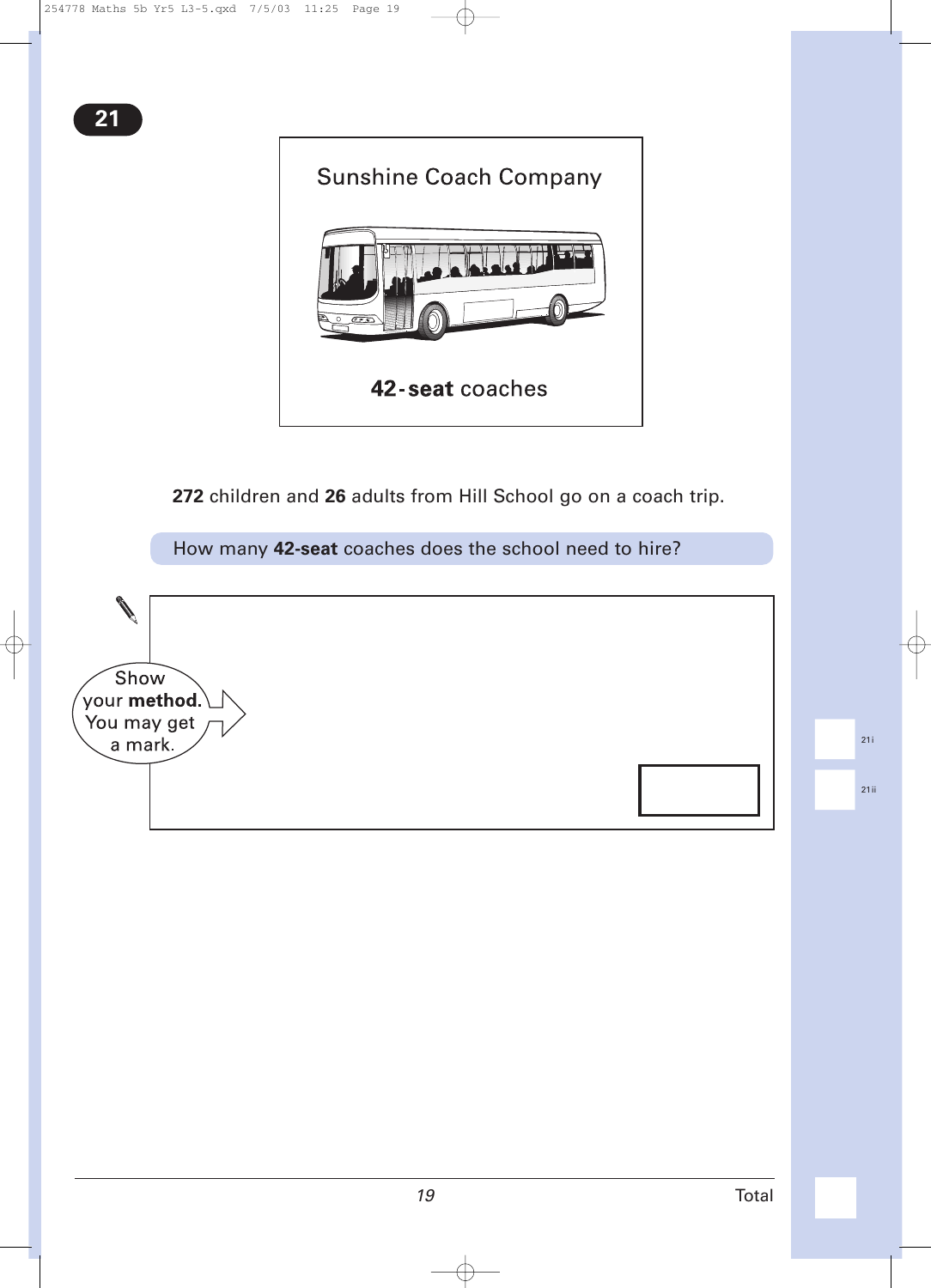**22** Circle one amount each time to make these sentences correct.

One has been done for you.









A hen's egg is likely to weigh about

| 6g   |  |
|------|--|
| 60g  |  |
| 600g |  |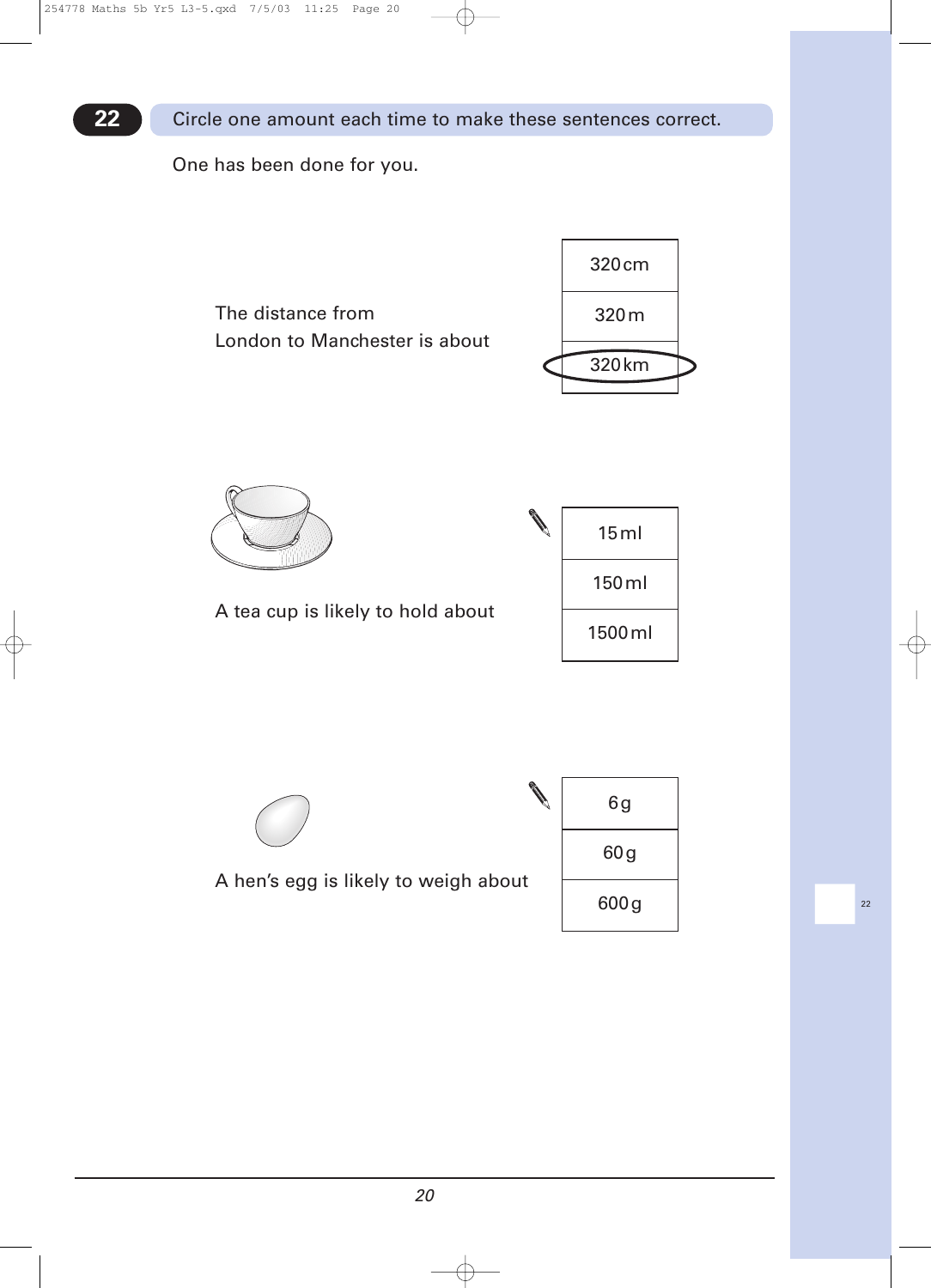Jordan, Anna and Ryan collect picture cards.

Cards are worth either **50** points or **100** points.

The table shows the cards they have.

Complete the table for Anna and Ryan.

|               |        | 50 points | 100 points | total number<br>of points |
|---------------|--------|-----------|------------|---------------------------|
|               | Jordan | 5 cards   | 2 cards    | 450 points                |
| $\mathscr{C}$ | Anna   | 3 cards   | cards      | 550 points                |
|               | Ryan   | 4 cards   | 6 cards    | points                    |

**24** The three numbers on **each line** add up to **763**

Write in the missing numbers.



|<br>|<br>|<br>|<br>|<br>|<br>|<br>|<br>|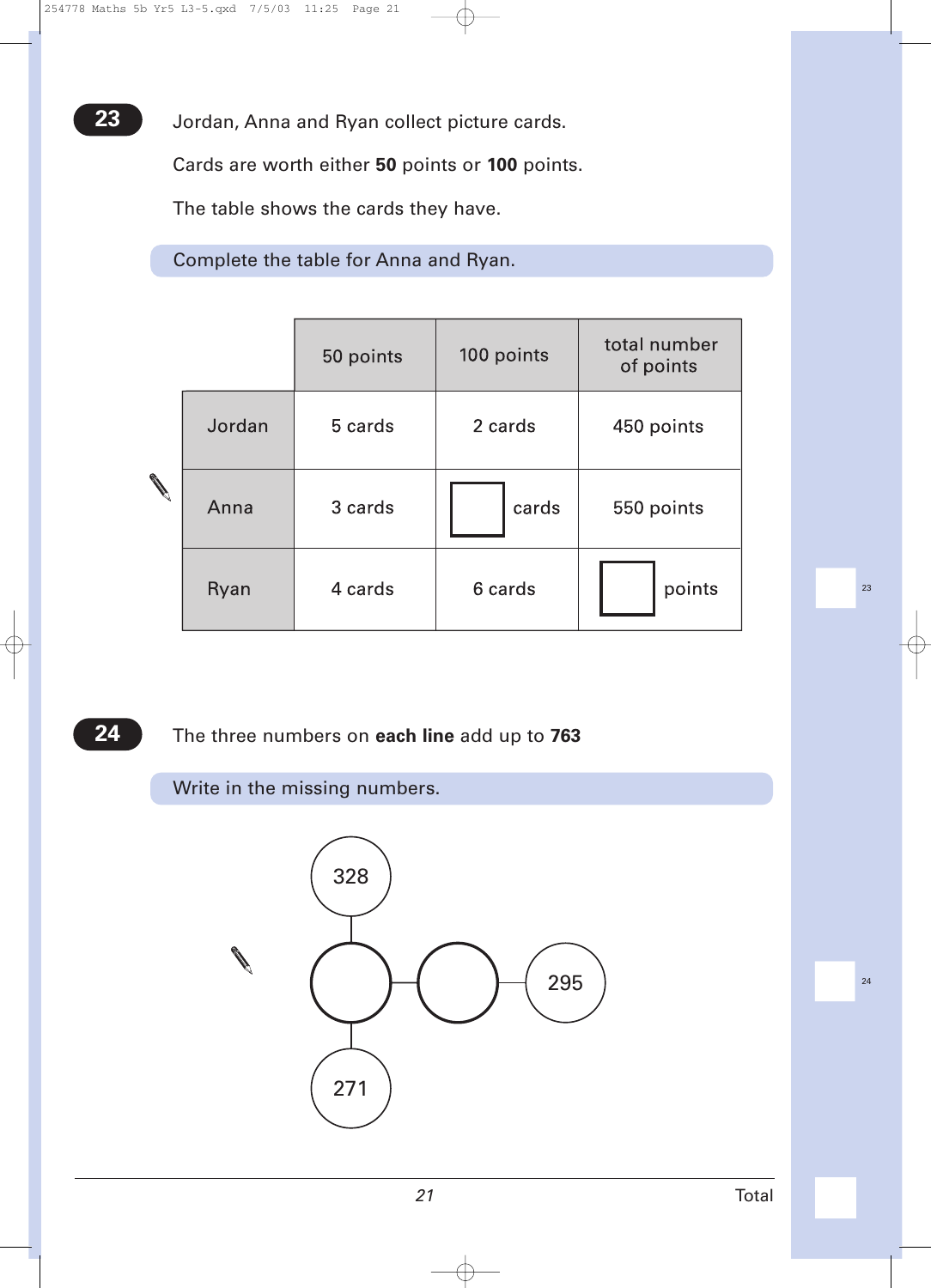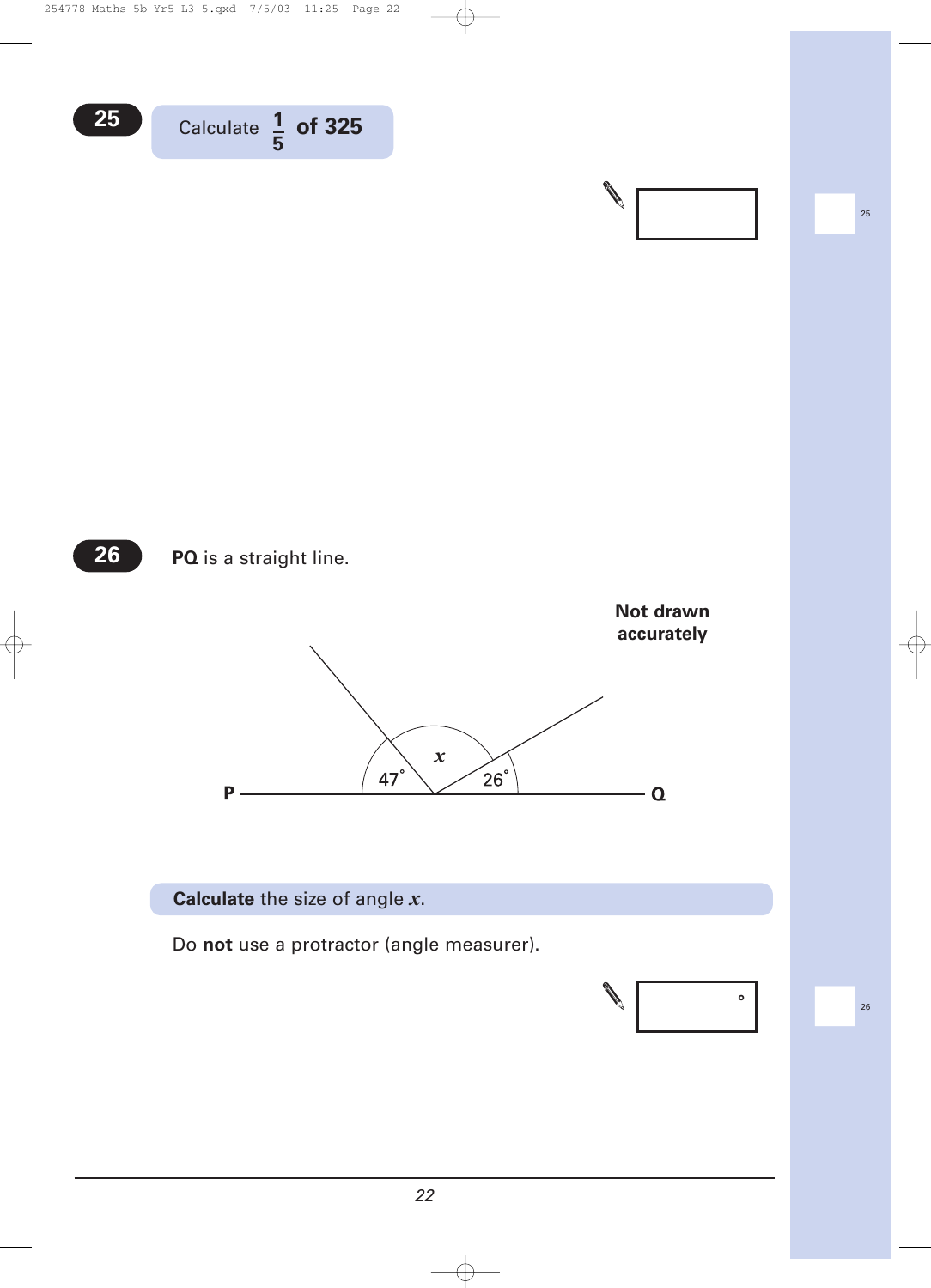

Rectangle **ABCD** has a perimeter of **24 centimetres**.

Sides AB and DC are **twice as long** as sides AD and BC.



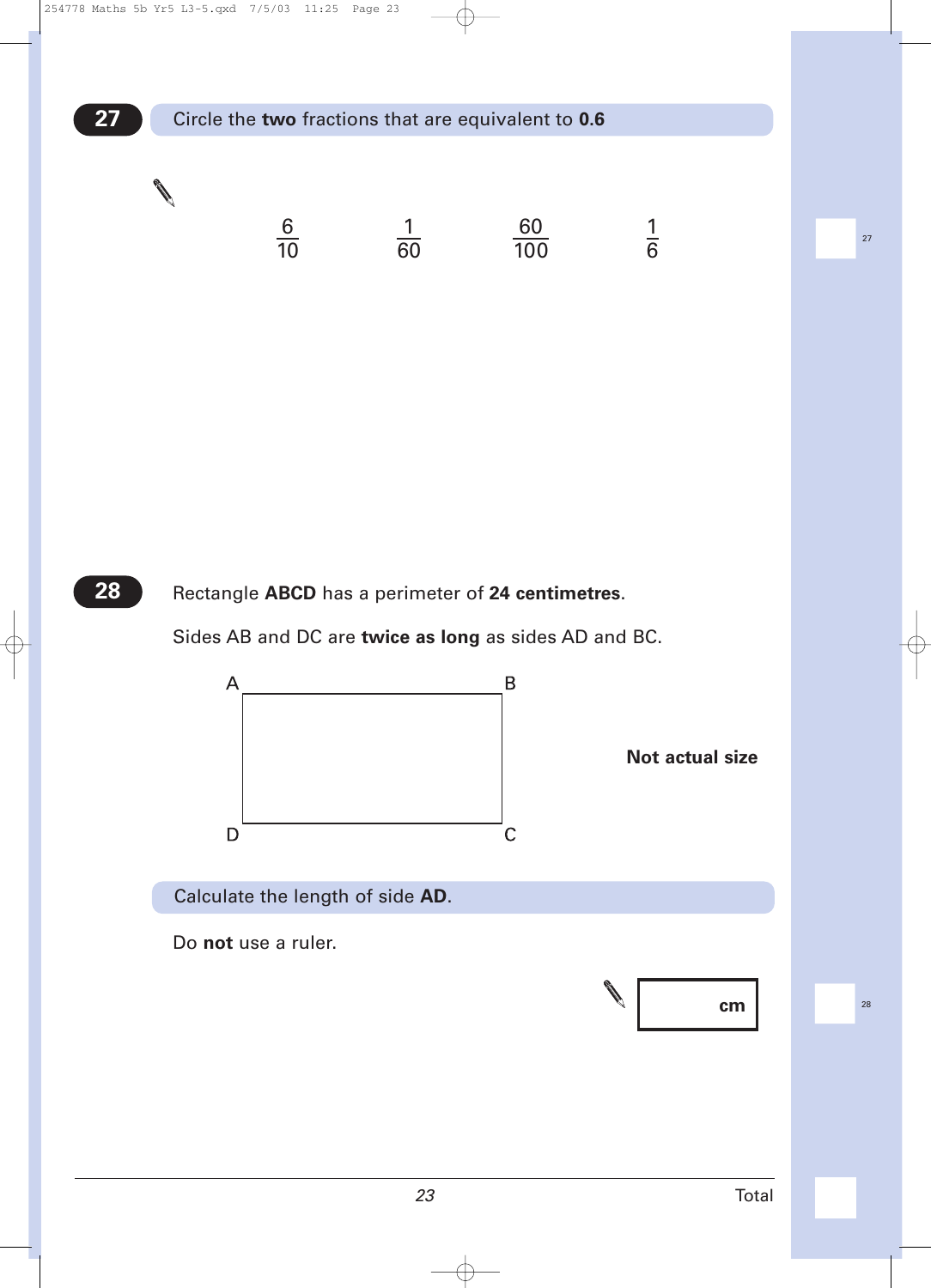







$$
A = \boxed{(1 \quad , \quad )}
$$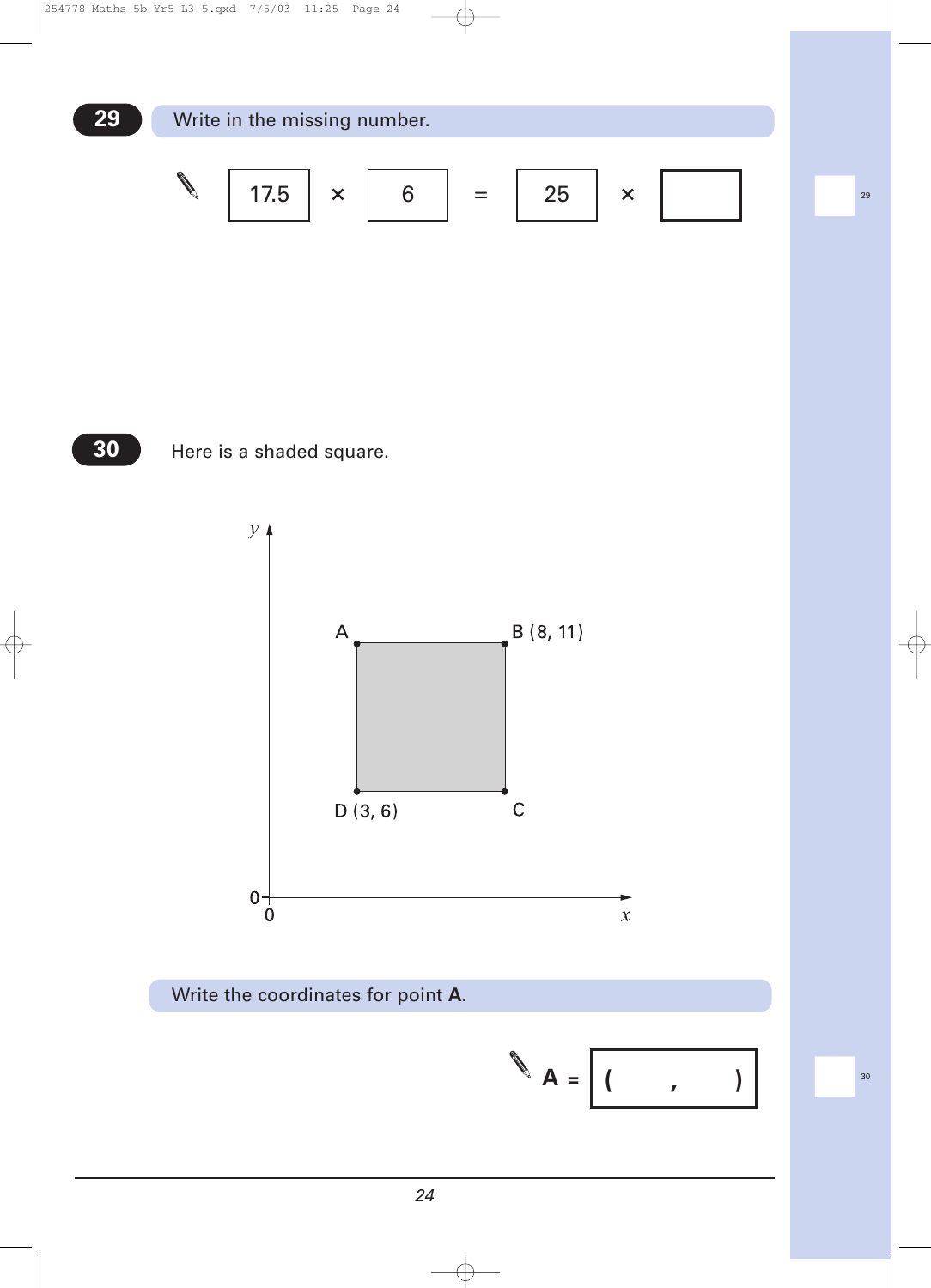|  | Pasta sauce   |  |
|--|---------------|--|
|  | 300g tomatoes |  |
|  | 120g onions   |  |
|  | 75g mushrooms |  |
|  |               |  |

Josh makes the pasta sauce using **900g** of **tomatoes**.

What weight of **onions** should he use?

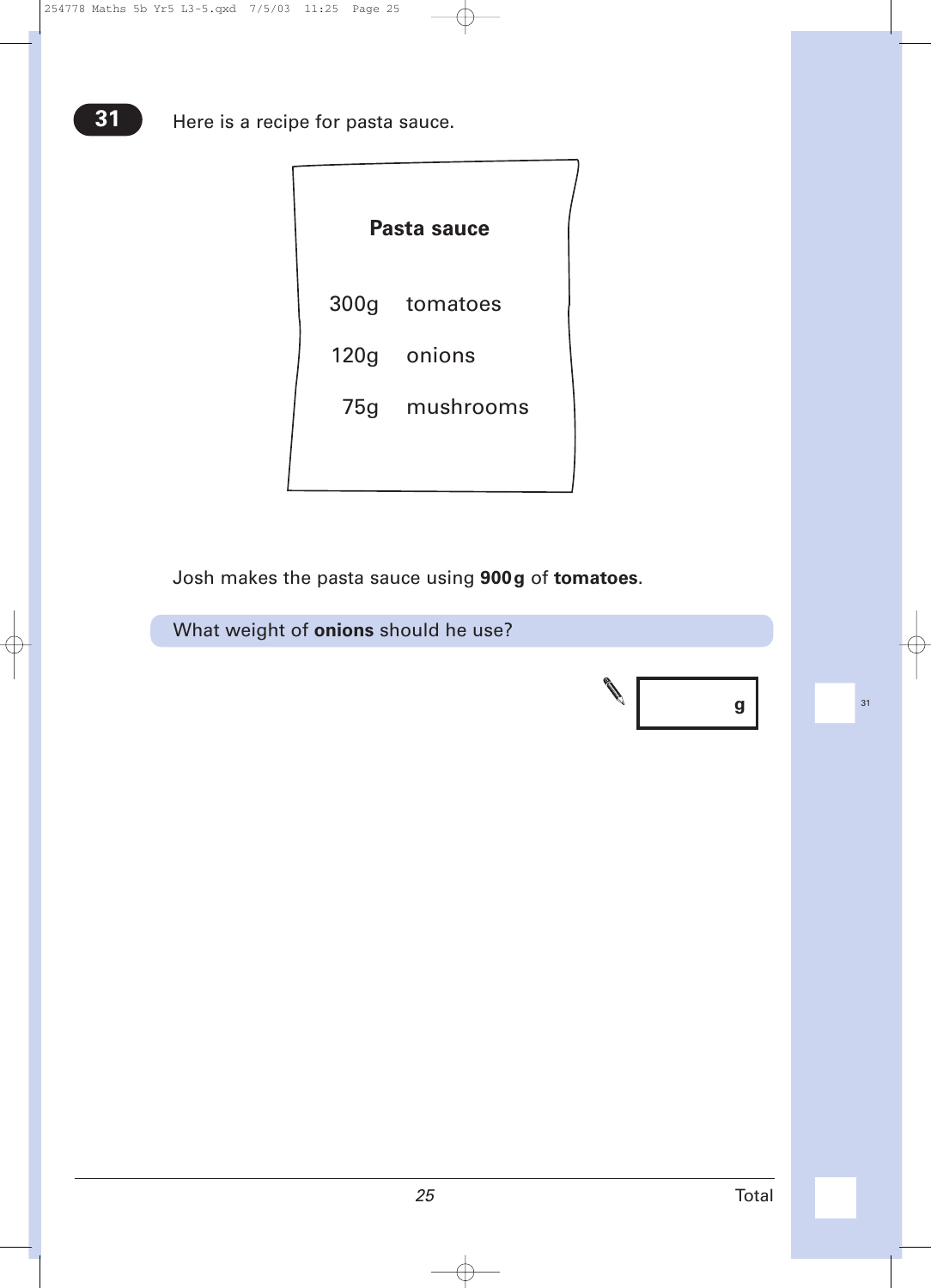End of test